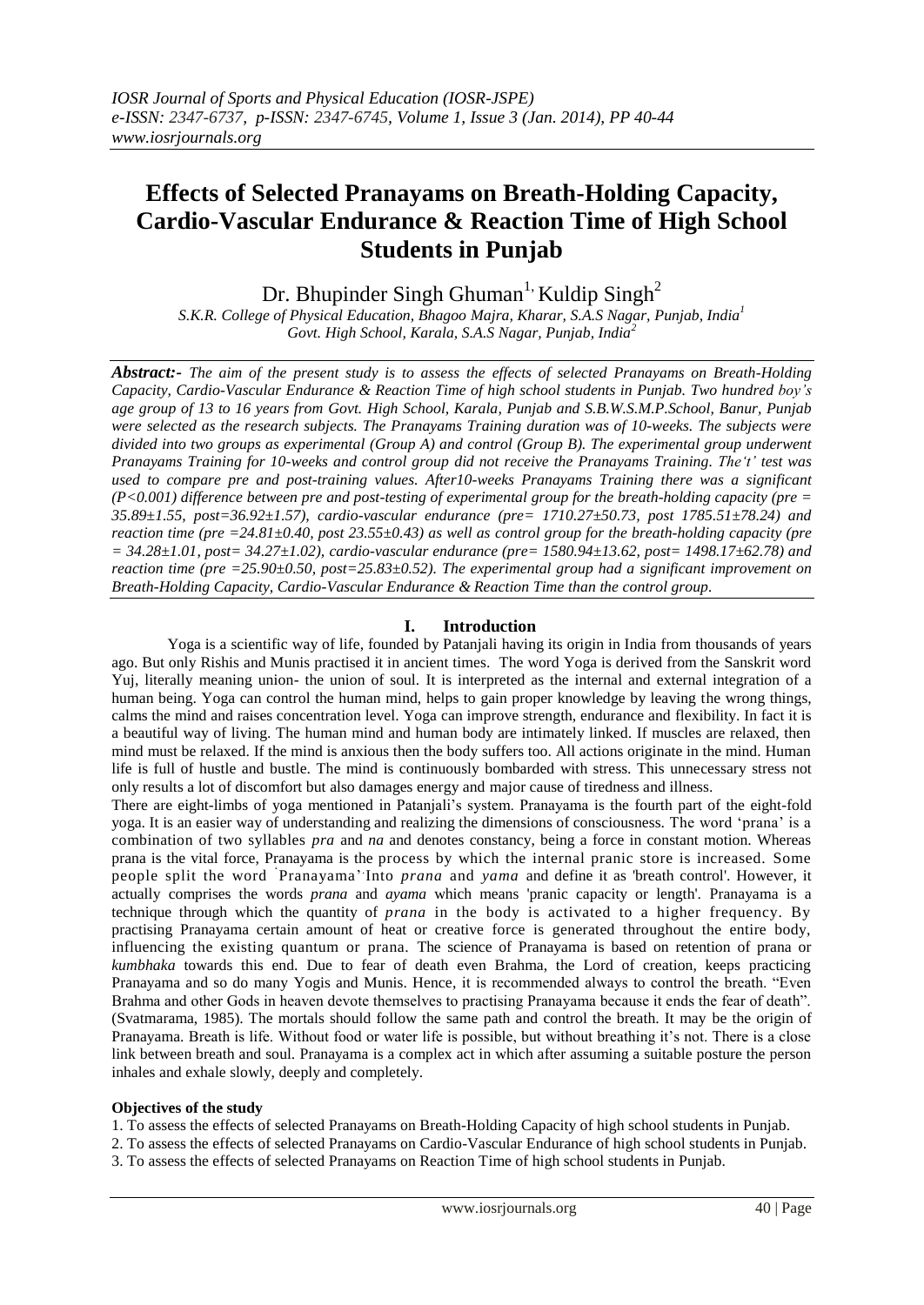## **II. Material And Methods**

This study was designed to evaluate the effects of 10-weeks daily practice [Except Sunday and holidays]. Effects of selected Pranayams on Breath-Holding Capacity, Cardio-Vascular Endurance & Reaction Time of high school students. Two hundred students, aged 13 to 16 years, studying in  $6<sup>th</sup>$  to  $10<sup>th</sup>$  class high school students were included. Groups of healthy students with no history of present and past illness were selected. Student"t" test was used to see the significant of mean differences between pre-test and post-test values.

## **III. Results & Conclusions**

Computed"t" Ratio to see the Significance of Differences between Pre-Test and Post-Test Means of Experimental Group and the Control Group with regard to Breath-Holding Capacity has been in table-1.

| Group                           | <b>Number</b> | Mean  | S.D.   | <b>SEM</b> | <i>'t'</i> Value | <b>P-value</b> |
|---------------------------------|---------------|-------|--------|------------|------------------|----------------|
| <b>Experimental (Pre-test)</b>  | 100           | 35.89 | . . 55 | 0.15       | $5.46*$          | 0.0001         |
| <b>Experimental (Post-test)</b> | 100           | 36.92 | . . 57 | 0.15       |                  |                |
| <b>Control</b> (Pre-test)       | 100           | 34.28 | . 01   | 0.10       | 0.17             | 0.8626         |
| <b>Control</b> (Post-test)      | 100           | 34.27 | .02    | 0.09       |                  |                |

 $t_{.05}$  (99) =1.65

Table-1 presents the results of experimental group and the control group with regard to the variable Breath-Holding Capacity. The descriptive statistics shows the Mean and SD values of Breath-Holding Capacity of pre-test and post-test of experimental group was  $35.89 \pm 1.55$  and  $36.92 \pm 1.57$  respectively, whereas the Mean and SD values of Breath-Holding Capacity of pre-test and post-test of control group was 34.28±1.01 and  $34.27\pm1.02$ . The "t" value in case of experimental group was  $5.46*$  and for control group it was 0.17. The "t" value in case of experimental group 5.46\* as shown in the table was found statistically significant as it was greater than the table value of  $t= 1.65$  which shows that Breath-Holding Capacity of the experimental group was improved due to 10-weeks training of selected pranayams. But in case of control group there was no improvement in the Breath-Holding Capacity as the calculated value of t=0.17 was less than the table value required to be significant at .05 level of significance.



**Figure-1. Mean, Standard Deviation (SD), Standard Error of Mean (SEM) of Breath-Holding Capacity of Experimental and Control Group.**

**Computed 't' ratio to see the Significance of Differences between Pre-Test and Post-Test Means of Experimental Group and the Control Group with regard to Cardio-Vascular Endurance has been in table 2.**

| Group                           | Number | Mean    | S.D.  | <b>SEM</b> | 't' Value | <b>P-value</b> |
|---------------------------------|--------|---------|-------|------------|-----------|----------------|
| <b>Experiment</b> (Pre-test)    | 100    | 1710.27 | 50.73 | 5.07       | $8.15*$   | 0.0001         |
| <b>Experimental (Post-test)</b> | 100    | 1785.51 | 78.24 | 7.82       |           |                |
| <b>Control</b> (Pre-test)       | 100    | 1580.94 | 13.62 | 1.36       | $12.86*$  | 0.0001         |
| <b>Control</b> (Post-test)      | 100    | 1498.17 | 62.78 | 6.27       |           |                |

 $t_{.05}$  (99) =1.65

Table-2 presents the results of experimental group and the control group with regard to the variable Cardio-Vascular Endurance. The descriptive statistics shows the Mean and SD values of Cardio-Vascular Endurance of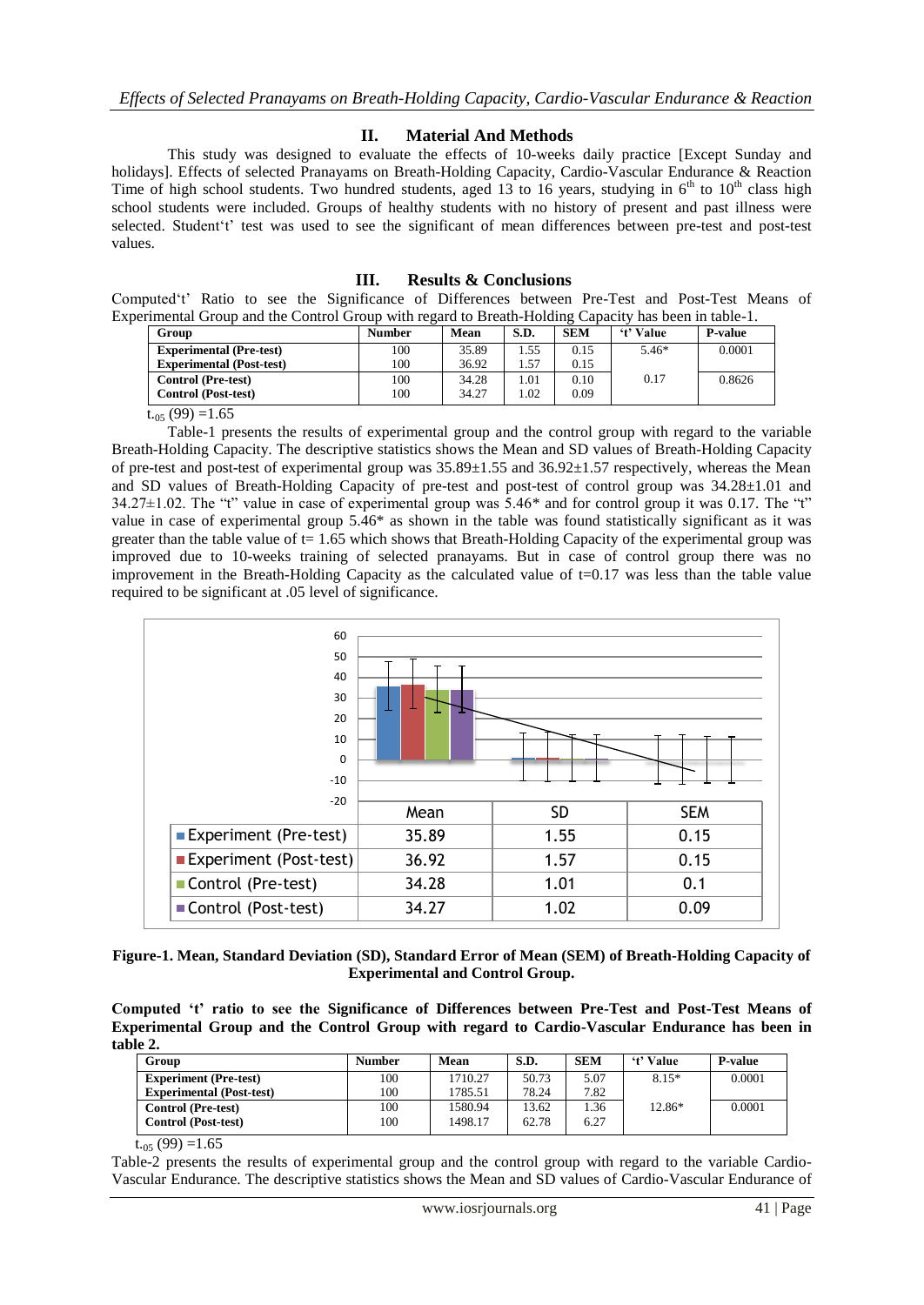pre-test and post-test of experimental group was 1710.27±50.73 and 1785.51±78.24, respectively whereas the Mean and SD values of Cardio-Vascular Endurance of pre-test and post-test of control group was 1580.94±13.62 and 1498.17±62.78. The "t" value in case of experimental group was 8.15\* and for control group it was 12.86. The "t"-value in case of experimental group 8.15\* as shown in the table was found statistically significant as it was greater than the table value of  $t=1.65$ , which shows that Cardio-Vascular Endurance of the experimental group was improved due to 10-weeks training of selected pranayams. In case of control group there was also a significant difference. But when we see the mean values, it is found that there was a decrease in the mean value of post-test that may be one of the reasons for this type of results.



**Figure-2. Mean, Standard Deviation (SD), Standard Error of Mean (SEM) of cardio-vascular endurance of Experimental and Control Group.**

**Computed 't' Ratio to see the Significance of Differences between Pre-Test and Post-Test Means of Experimental Group and the Control Group with regard to Reaction Time has been in table 3.**

| Group                           | Number | Mean  | S.D. | <b>SEM</b> | 't' Value | <b>P-value</b> |
|---------------------------------|--------|-------|------|------------|-----------|----------------|
| <b>Experiment</b> (Pre-test)    | 100    | 24.81 | 0.40 | 0.04       | 12.66*    | 0.0001         |
| <b>Experimental (Post-test)</b> | 100    | 23.55 | 0.43 | 0.04       |           |                |
| <b>Control</b> (Pre-test)       | 100    | 25.90 | 0.50 | 0.05       | 1.51      | 0.1345         |
| <b>Control</b> (Post-test)      | 100    | 25.83 | 0.52 | 0.05       |           |                |

 $t_{.05}$  (99) =1.65

Table-3 presents the results of experimental group and the control group with regard to the variable Reaction Time. The descriptive statistics shows the Mean and SD values of Reaction Time of pre-test and posttest of experimental group was  $24.81\pm0.40$  and  $23.55\pm0.43$  respectively, whereas the Mean and SD values of Reaction Time of pre-test and post-test of control group was 25.90±0.50 and 25.83±0.52. The "t" value in case of experimental group was 12.66\* and for control group it was 1.51. The "t"-value in case of experimental group 12.66\* as shown in the table was found statistically significant as it was greater than the table value of t=1.65, which shows that Reaction Time of the experimental group decreased due to 10-weeks training of selected Pranayams. But in case of control group there was no decrease in the Reaction Time as the calculated value of  $t = 1.51$  was less than the table value required to be significant at .05 level of significance.

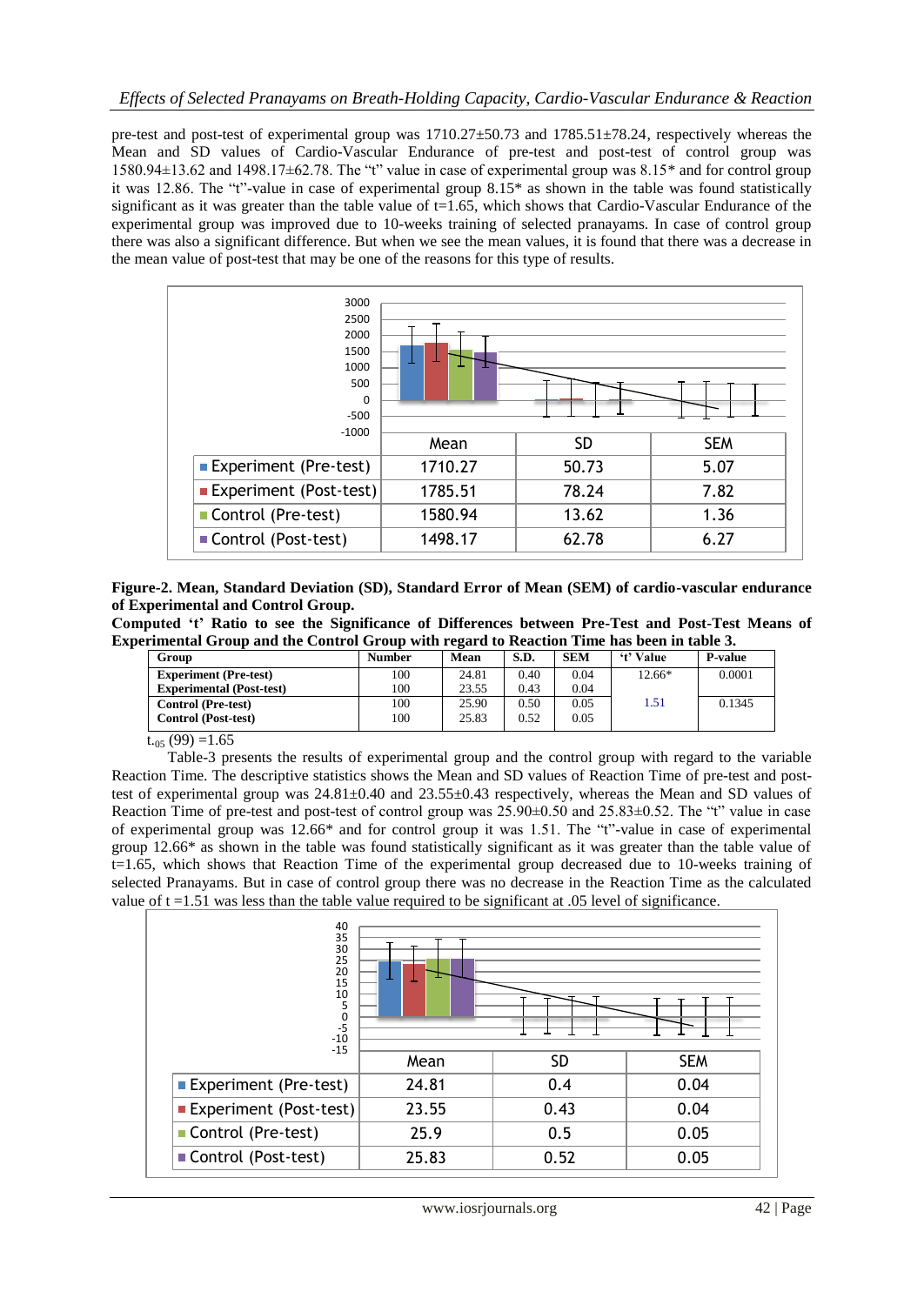#### **Figure-3. Mean, Standard Deviation (SD), Standard Error of Mean (SEM) of Reaction Time of Experimental and Control Group.**

#### **IV. Discussion**

The study was aimed to find out the effects of selected Pranayams on Breath-Holding Capacity, Cardio-Vascular Endurance & Reaction Time of high school students in Punjab. Results pertaining to Breath Holding Capacity showed that there were significant differences between pre and post-test for experimental group and for control group it was found insignificant, which indicates that there was a significant role of paranayams on Breath-Holding Capacity of high school students, the findings are in line with the findings of Dabal (2003) who investigated the relationship of Breath-Holding Capacity with pulmonary function and reported in his findings significant relationship between Breath-Holding Capacity with Pulmonary Function of male students.

In a different study Upadhyay et al. (2008) also reported same type of results; they studied the effects of Pranayams on Breath-Holding Capacity and found significant relationship between Pranayams and Breath-Holding Capacity of the subjects. Sisodia and Tomar (2009) in their investigation found contradict results, as they reported that there was no significant effect of Anuloma-Viloma Pranayama on Breath-Holding time.

The results pertaining to the Cardio-Vascular Endurance showed that there was significant difference found between pre and post-test for experimental group and for control group it was found insignificant, which indicates that there was a significant role of Pranayams on Cardio-Vascular Endurance of high school students, the findings are supported by the findings of Ganguly and Gharate (1974) who studied the effects of yogic training on Cardio-Vascular Efficiency of male students and reported daily one hour of yogic training improved cardio-vascular efficiency of the subjects.

In a different study, Lolage and Berra (1999) conducted a study to find out the effects of Pranayams on Cardio-Vascular Endurance of Kho-Kho players and reported in their findings that Pranayams were useful in improving Cardio-Vascular Endurance of Kho-Kho players. Udupa et al. (2003) also conducted a study to see the effects of Pranayams training on Cardiac Function of young person"s; they found Pranayams Training modulates ventricular performance by increasing Parasympathetic Activity and decrease Sympathetic Activity.

Mohan et al. (2005) in their study worked to find out the effects of Slow and Fast Pranayams on Cardio-Respiratory Function and concluded that different types of Pranayams produce different physiological response in normal young persons. Abraham (2000) investigated the effects of different Pranayams techniques on Cardio-Respiratory Endurance and reported no significant relationship between Pranayams and Cardio-Respiratory Endurance his findings are contradicts our findings.

The results pertaining to the Reaction Time showed that there was a significant difference between pre and posttest for experimental group and for control group it was found insignificant, which indicates that there was a significant role of Paranayams on Reaction Time of high school students, the findings are supported by the findings of Mohan et al. (1992) who worked to find out the effects of Yoga Training on Reaction Time, they documented in their findings that there was significant relation of Yoga training with the Reaction Time. This finding is in line with the findings of our study. Udupa et al. (2005) also conducted a study to find out the effects of different Pranayams techniques on Reaction Time, they reported that there was a significant effects of Pranayams technique on Reaction Time and supports our findings.

#### **V. Conclusions**

On the basis of the obtained results the following conclusions were drawn:-

- 1. The results suggest that 10-weeks training programme of selected Pranayams improved Breath-Holding Capacity of high school students. There is a significant role of Pranayams to improve our Breath-Holding Capacity.
- 2. It is also concluded that 10-weeks training programme of selected Pranayams improved Cardio-Vascular Endurance of high school students.
- 3. It is further concluded that training programme of 10-weeks of selected Pranayams improved Reaction Time of high school students.

On the final note, it can conclude that regular practice of Pranayams is helpful to improve Breath-Holding Capacity, Cardio-Vascular Endurance & Reaction Time. Thus it is suggested that to be in good shape of health status, one must regularly practice yogic asanas and pranayams.

### **References**

- [1] Joshi, K.S, Yogic Pranayama, Orient Paperbacks, New Delhi, Page.10, 1982. [2] Svatmarama, Hatha-Yoga-Pradipika, with a commentary by Swami MuktibodhanandaSaraswati.Munger, Bihar, India: Bihar School of Yoga, Page. 203, 1985.
- [3] Best, J.W, and Kahn, J.V., Research in Education. PHI Pvt. Ltd. New Delhi, Edition Tenth, Page. 483. 2010.
- [4] Dabal, "The Relationship of Breath Holding Capacity to Selected Pulmonary Functions." Unpublished doctoral Thesis, Lakshmibai National Institute of Physical Education, Gwalior, 2003.
- [5] Upadhyay, D. K., "Effects or Alternate Breathing Exercise on Cardio-Respiratory Functions." Nepal Med Journal, 2008, 10:1. PP. 25- 7.